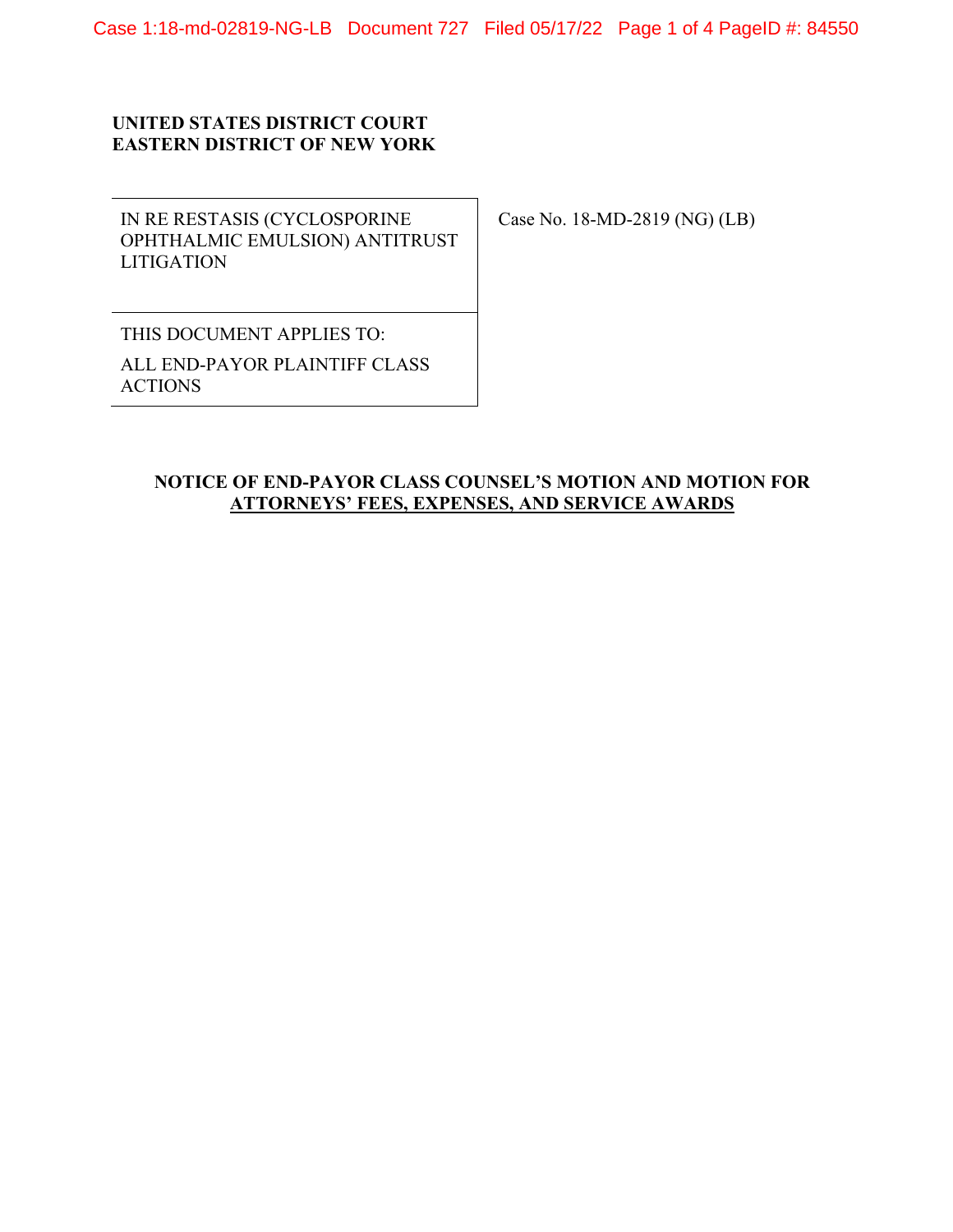PLEASE TAKE NOTICE that the undersigned Class Counsel will move this Court before the Honorable Nina Gershon, United States District Court, Eastern District of New York, 225 Cadman Plaza East, Brooklyn, New York 11201, on **July 12, 2022, at 2:00 p.m.**, for an order finally approving their Attorneys' Fees, Expenses, and Service Awards.

In support of this motion, Class Counsel relies on the accompanying memorandum of law, as well as the separately filed Joint Declaration of End-Payor Co-Lead Counsel and individual declarations from Class Counsel.

Class Counsel respectfully requests that the Court award (1) attorneys' fees in the amount of \$10,000,000; (2) expenses in the amount of \$4,635,684, and (3) service awards of \$20,000 to each of the Class Representatives. Class Counsel anticipate seeking the payment of additional expenses upon completion of claims administration.

Class Counsel has submitted a proposed order with the motion.

Dated: May 17, 2022 Respectfully submitted,

/s/ *Dena C. Sharp* 

Dena C. Sharp Scott Grzenczyk Tom Watts GIRARD SHARP LLP 601 California Street, Suite 1400 San Francisco, CA 94108 Telephone: (415) 981-4800 Facsimile: (415) 981-4846  $dsharp@girardsharp.com$ scottg@girardsharp.com tomw@girardsharp.com

/s/ *David T. Rudolph* 

Eric B. Fastiff Dan Drachler David T. Rudolph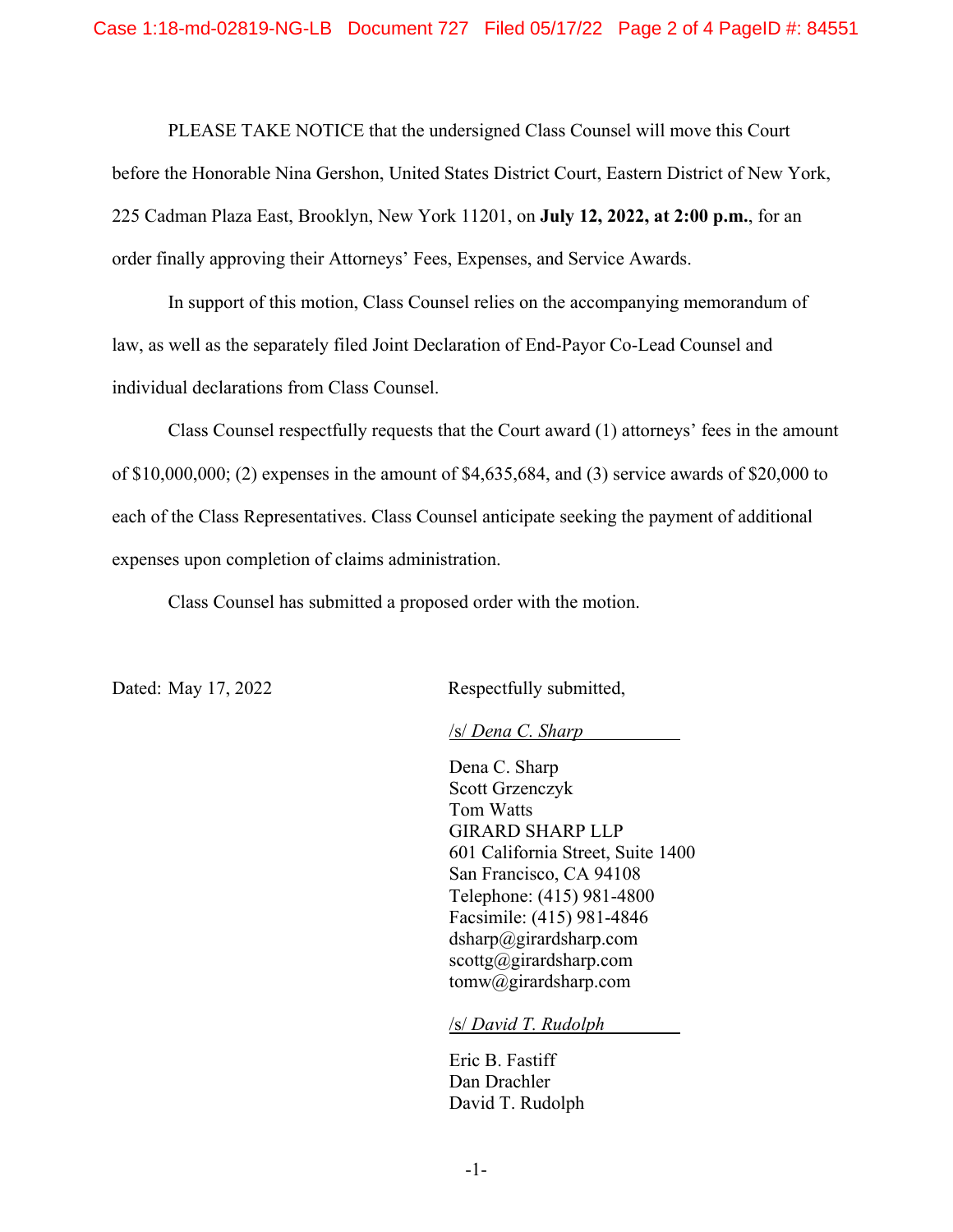## LIEFF CABRASER HEIMANN & BERNSTEIN, LLP

275 Battery Street, 29th Floor San Francisco, CA 94111-3339 Tel: (415) 956-1000 Fax: (415) 956-1008 efastiff@lchb.com ddrachler@lchb.com drudolph@lchb.com agitlin@lchb.com

/s/ *Joseph R. Saveri* 

Joseph R. Saveri JOSEPH SAVERI LAW FIRM, INC. 601 California Street, Suite 1000 San Francisco, CA 94108 Tel: (415) 500-6800 Fax: (415) 395-9940 jsaveri@saverilawfirm.com

*End-Payor Co-Lead Counsel* 

/s/*Robert S. Schachter* 

Robert S. Schachter (RS 7243) ZWERLING, SCHACHTER & ZWERLING, LLP 41 Madison Avenue, 32nd Floor New York, NY 10010 Tel: (212) 223-3900 Fax: (212) 371-5969 rschachter@zsz.com

*End-Payor Liaison Counsel*